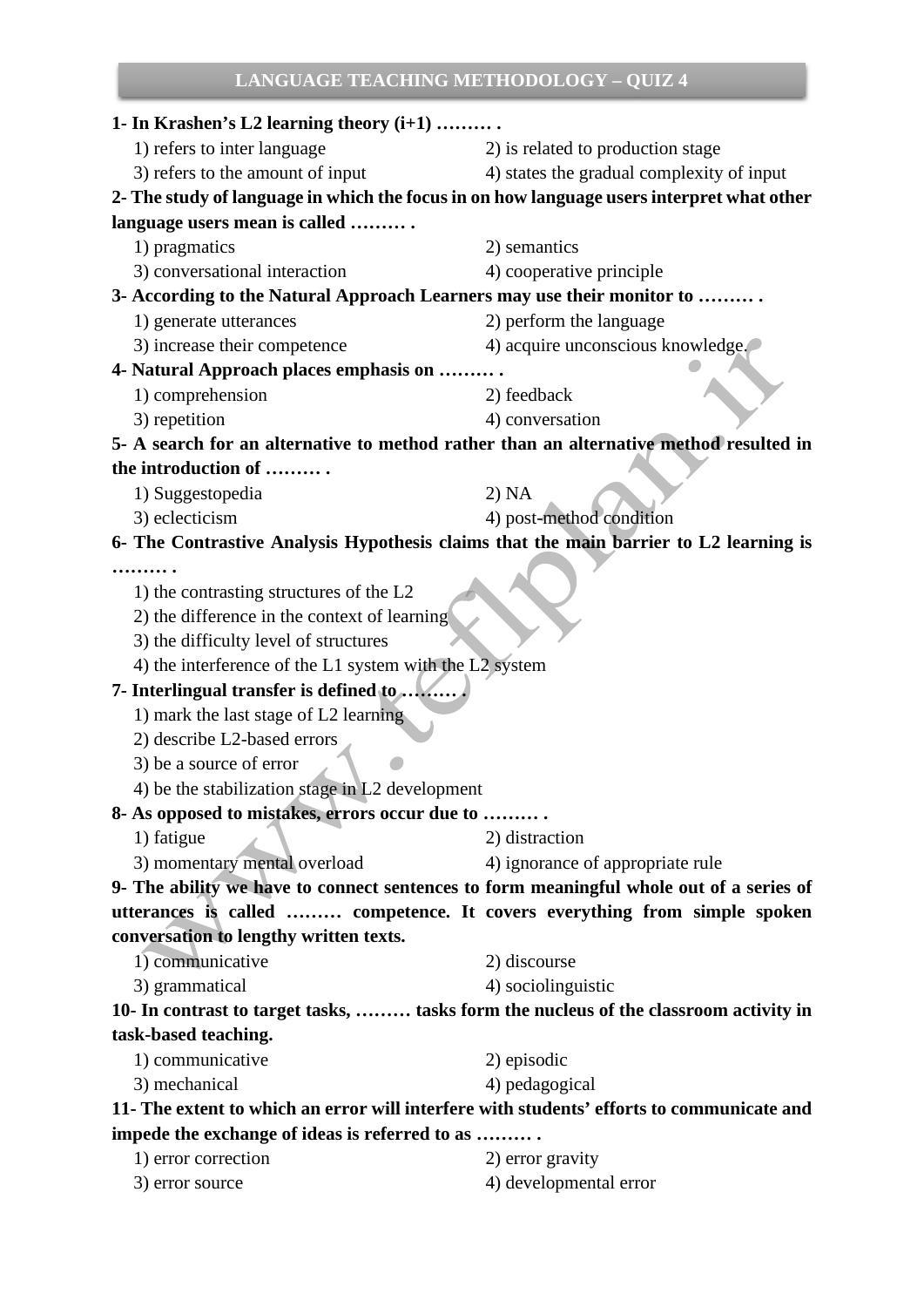#### **12- ……… refers to the standard by which all classroom activities should be measured.**

- 1) Conversation 2) Conversion
- 3) Gradation 4) Information gap

#### **13- Which one is NOT a goal of the practice and preparation phase of language learning, according to Chastain?**

1) verification of comprehension

- 2) speaking and writing in free-choice situations
- 3) binding vocabulary to concepts
- 4) accessing the need language to express meaning

## **14- Which sentence is WRONG about a continuous progress toward the expression of exact meaning in writing?**

- 1) First, write freely and uncritically so that you can generate as many words and ideas as possible (creation).
- 2) It is very dangerous to try to write it right the second time
- 3) First, write without worrying water what you write is good.
- 4) Second, turn around and adopt a critical frame of mind thoroughly revise what you have written (revision).

**15- At this stage of writing, students are able to write more autonomously with the teacher's suggestions and help. Paraphrasing, summarizing, note taking and preparing outlines are typical at the ……… stage of writing.**

- 1) controlled 2) directed
	-
- 3) guided 4) independent

**16- Which of the following CANNOT be a criticism of methods in a post-method condition?**

- 1) Teachers roles in methods are marginalized.
- 2) Learners are passive recipients of the method.
- 3) Methods, such as CLT can lead to cultural imperialism.
- 4) Methods are much similar in terms of approaches underlying them.

#### **17- Interaction, communication, and conversation are mostly emphasized in ……… .**

- 1) The Natural Approach 2) Lexical Approach
- 3) Content-Based instruction 4) cooperative language learning

#### **18- Which of these is NOT correct about tasks in TBLT?**

- 1) Task is an activity in which form is primary.
- 2) There is some communicative problem to solve in tasks.
- 3) The assessment of the task is in terms of outcome.
- 4) It is comparable to real- world activities.

## **19- In ……… tasks, one student or group has one set of information and another student or group has a complementary one. This leads to negotiation and a search for the missing parts.**

1) jigsaw 2) opinion exchange 3) information-gap 4) problem-solving

#### **20- Which is the most important variable influencing learning pronunciation?**

- 1) motivation 2) identity and language ego  $3)$  age  $4)$  exposure
-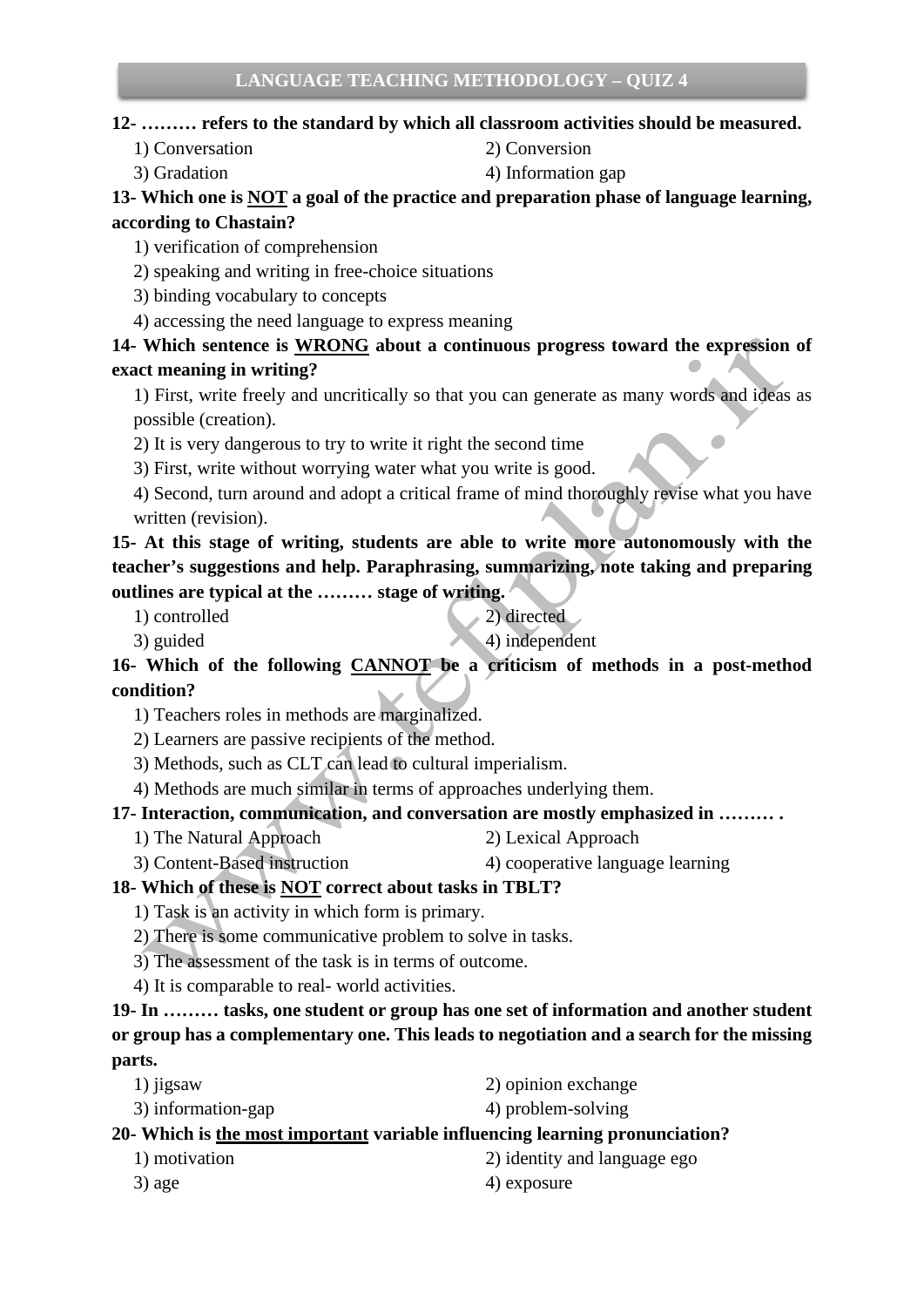## **21**- **……… implies that one does not actually teach conversation, but rather students acquire conversational competence, peripherally, by engaging in meaning full tasks.** 1) Double-planed ness 2) Peripheral learning

- 3) The indirect approach 4) The affective-filter hypothesis
- **22- Conversational gambits are used to ……… a conversation.** 
	- 1) maintain 2) initiate, maintain, and terminate
	- 3) initiate and maintain 4) initiate and terminate
- **23- According to ……… L2 is a means of acquiring information rather than an end itself.**
	- 1) Lexical Approach 2) CLL
	- 3) Experiential Learning 4) Content-based instruction

## **24- Which sentence is true about cooperative language learning?**

- 1) It does not devise any particular form of language syllabus.
- 2) It is based on the premises of counseling learning.
- 3) Structural syllabi have no place in this method.
- 4) Competition is encouraged in cooperative language learning.

**25- Learners are focused on very useful, practical objectives as the subject matter is perceived to be relevant to long-term goals. This increases the intrinsic motivation. This sentence best describes ……… .**

- 1) Cooperative language learning 2) TBLT
- 3) Content-Based instruction 4) Episode Hypothesis

**26- ……… tends to put an emphasis on the psychomotor aspects of language learning by involving learners in physical actions into which language is subsumed and reinforced.**

1) Experiential Learning 2) CLT

3) TBLT 4) Cooperative Language Learning

**27- The Natural Method is mostly associated with ……… .**

- 1) The Direct Method 2) NA
- $3)$  CLT 4) ALM

**28- According McLaughlin ……… processes are temporary and in scanning a text one's ……… attention is focused on the activity.** 

- 1) automatic peripheral 2) controlled focal
- $3)$  automatic focal  $4)$  controlled peripheral

**29- The ……… function of language allows the speaker to exert power.** 

- 1) regulatory 2) ideational
- 3) commissive 4) instrumental

**30- At the ……… stage of learner language development, self-correction is NOT observed and backsliding is typical.** 

| 1) pre-systematic | 2) random errors |
|-------------------|------------------|
| 3) emergent       | 4) stabilization |